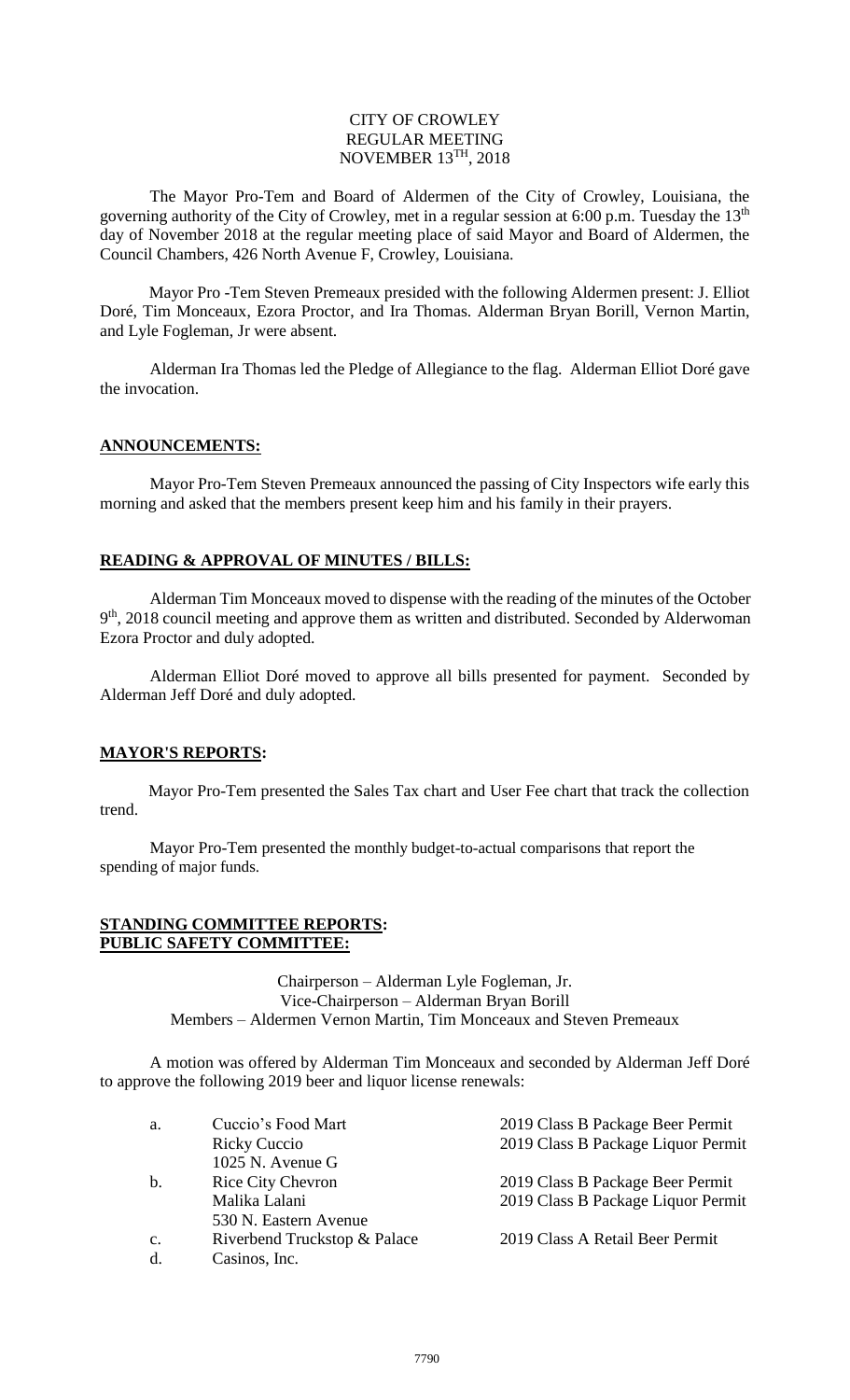|                | d/b/a Crowley Casino              | 2019 Class A Retail Liquor Permit  |
|----------------|-----------------------------------|------------------------------------|
|                | 9002 S. Hwy. 13                   |                                    |
| e.             | Crowley Town Club                 | 2019 Class A Retail Beer Permit    |
|                | <b>Judy Guillot</b>               | 2019 Class A Retail Liquor Permit  |
|                | 625 Crowley-Rayne Hwy.            |                                    |
| f.             | More 4 Less #99                   | 2019 Class B Package Beer Permit   |
|                | Thind Enterprises LLC             | 2019 Class B Package Liquor Permit |
|                | 726 E. $2nd$ Street               |                                    |
| g.             | Cajun Mart Deli                   | 2019 Class A Retail Beer Permit    |
|                | Dardean Cook                      |                                    |
|                | 815 Hargrave Street               |                                    |
| h.             | Cajun Mart                        | 2019 Class B Package Beer Permit   |
|                | TRMMCO, LLC                       | 2019 Class B Package Liquor Permit |
|                | 109 S. Eastern                    |                                    |
| i.             | Crowley Sam's Bar LLC             | 2019 Class A Retail Beer Permit    |
|                | <b>Sam Phillips</b>               | 2019 Class A Retail Liquor Permit  |
|                | 103 N. Parkerson Avenue           |                                    |
| j.             | American Legion Miller Post 506   | 2019 Class A Retail Beer Permit    |
|                | Carolyn E. Deveaux                | 2019 Class A Retail Liquor Permit  |
|                | 628 W. 3rd Street                 |                                    |
| k.             | Guidry's Package Liquor & Lounge  | 2019 Class A Retail Beer Permit    |
|                | Rebecca Guidry                    | 2019 Class A Retail Liquor Permit  |
|                | 201 Ross Avenue                   |                                    |
| $\mathbf{1}$ . | Wal-Mart Louisiana, LLC           | 2019 Class B Package Beer Permit   |
|                | Wal-Mart SuperCenter #310         | 2019 Class B Package Liquor Permit |
|                | 729 Odd Fellows Road              |                                    |
| m.             | City Bar of Crowley               | 2019 Class A Retail Beer Permit    |
|                | <b>Chad Monceaux</b>              | 2019 Class A Retail Liquor Permit  |
|                | 123 E. $1st$ Street               |                                    |
| n.             | Rice Palace, Inc.                 | 2019 Class A Retail Beer Permit    |
|                | Lazar J. Gielen                   | 2019 Class A Retail Liquor Permit  |
|                | 2015 N. Cherokee Drive            | 2019 Class B Package Beer Permit   |
|                |                                   | 2019 Class B Package Liquor Permit |
| 0.             | <b>Confit Catering Company</b>    | 2019 Class A Retail Beer Permit    |
|                | Benjamin Mitchell                 | 2019 Class A Retail Liquor Permit  |
|                | 422 N. Parkerson Avenue           |                                    |
| p.             | <b>TJBR</b> Enterprises, LLC      | 2019 Class A Retail Beer Permit    |
|                | Julie Romero                      |                                    |
|                | 723 S. Parkerson Avenue           |                                    |
| q.             | Southwestern Fast Foods, Inc.     | 2019 Class A Retail Beer Permit    |
|                | $d/b/a$ P. J.'s Grill             | 2019 Class A Retail Liquor Permit  |
|                | 2021 N. Parkerson Avenue          |                                    |
| r.             | Richard Retail Investment Inc.    | 2019 Class B Package Beer Permit   |
|                | d/b/a Lagrange Food Mart          | 2019 Class B Package Liquor Permit |
|                | 620 S. Eastern Avenue             |                                    |
| S.             | El Dorado Mexican Restaurant, LLC | 2019 Class A Retail Beer Permit    |
|                | Carlos Martinez-Hernandez         | 2019 Class A Retail Liquor Permit  |
|                | 2307 N. Parkerson Avenue          |                                    |
|                | Motion carried.                   |                                    |

A motion was offered by Alderman Tim Monceaux and seconded by Alderwoman Ezora Proctor to approve the specifications and authorizing advertisement for sealed bids for accessory equipment and installation thereof and the marking of new police interceptors and to provide for all matters relative thereto. Motion carried.

A motion was offered by Alderman Tim Monceaux and seconded by Alderman Jeff Doré to table Chief of Police Broussard's request to make the temporary emergency position a permanent slot until the new city administration assumes official duties in January of 2019. Motion carried.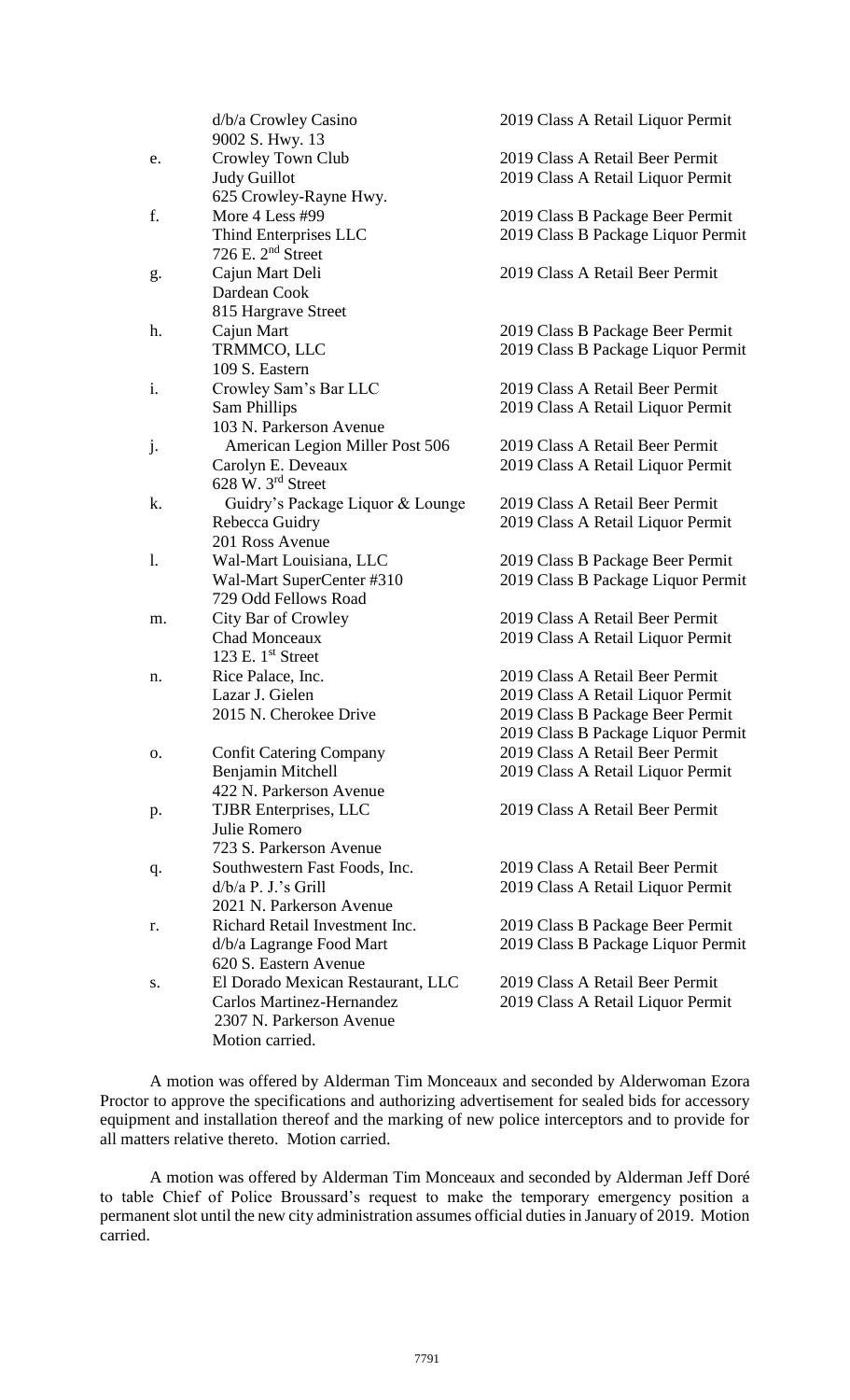# **PUBLIC BUILDING COMMITTEE :**

Chairperson – Alderman Bryan Borill Vice-Chairperson – Alderman Lyle Fogleman, Jr. Members – Aldermen J. Elliot Doré, Tim Monceaux, and Steven Premeaux

A motion was offered by Alderman Elliot Doré and seconded by Alderman Jeff Doré to approve the request of Tasha Senegal, representing One Voice One Choice, a not-for-profit 501(c)(3) organization, to co-sponsor a clothes, shoes, and/or toy drive for Crowley children between the ages of 0 to 16 years old, to be held at the Rice Festival Building, on Thursday, December 20, 2018, from 4:00 p.m. to 8:00 p.m. Motion carried.

# **INSURANCE & PERSONNEL COMMITTEE:**

Chairperson – Alderwoman Ezora Proctor Vice-Chairperson – Alderman Jeff Doré Members – Aldermen Bryan Borill, Vernon Martin, and Ira Thomas

A motion was made by Alderwoman Ezora Proctor and seconded by Alderman Elliot Doré to update the City of Crowley Policies and Procedures as required by the Legislative Auditors Agreed Upon Procedures. (see attached). Motion carried.

# **REVENUE & FINANCES COMMITTEE:**

Chairperson – Alderman J. Elliot Doré Vice-Chairperson – Alderman Ira Thomas Members – Aldermen Jeff Doré, Ezora Proctor, and Steven Premeaux

A motion was offered by Alderman Elliot Doré and seconded by Alderman Tim Monceaux to consider approving the specifications and authorizing advertisement for sealed bids for accessory equipment and installation thereof and the marking of new police interceptors and to provide for all matters relative thereto. Motion carried.

# **RESOLUTIONS:**

The following resolution was offered by Alderman Tim Monceaux and seconded by Alderman Ira Thomas, and duly resolved and adopted.

A RESOLUTION OF THE MAYOR AND BOARD OF ALDERMEN OF THE CITY OF CROWLEY, ACADIA PARISH, LOUISIANA, AUTHORIZING THE ACQUISITION OF SIXTEEN (16) 2019 FORD TAURUS POLICE INTERCEPTOR SEDANS AND SIX (6) 2019 FORD EXPLORER POLICE INTERCEPTOR SUVS WITH FOUR (4) YEAR EXTENDED WARRANTY PLANS TO BE PURCHASED UNDER STATE CONTRACT; TO BE DELIVERED THROUGH SHETLER-CORLEY MOTORS LIMITED; DEALER EQUIPPED WITH LIGHTS AND DECALS; AUTHORIZING A MUNICIPAL LEASE/PURCHASE AGREEMENT WITH FORD MOTOR CREDIT COMPANY (FMCC) IN A SUM NOT TO EXCEED SIX HUNDRED TWENTY THOUSAND & NO/100 (\$620,000.00) DOLLARS PROVIDING THE INTEREST RATE SHALL NOT EXCEED 5.5% PER ANNUM THEREON INLCUDING A "NON-APPROPRIATION CLAUSE" AND PROHIBITING AN ANTI-SUBSTITUTION CLAUSE AND PROVIDING FOR ALL OTHER TERMS AND CONDITIONS AS MAY BE MEET AND PROPER IN THE SAID LEASE/PURCHASE AGREEMENT; AUTHORIZING, EMPOWERING AND DIRECTING THE HONORABLE GREG A. JONES, MAYOR OF THE CITY OF CROWLEY, OR THE HONORABLE STEVEN PREMEAUX, MAYOR PRO-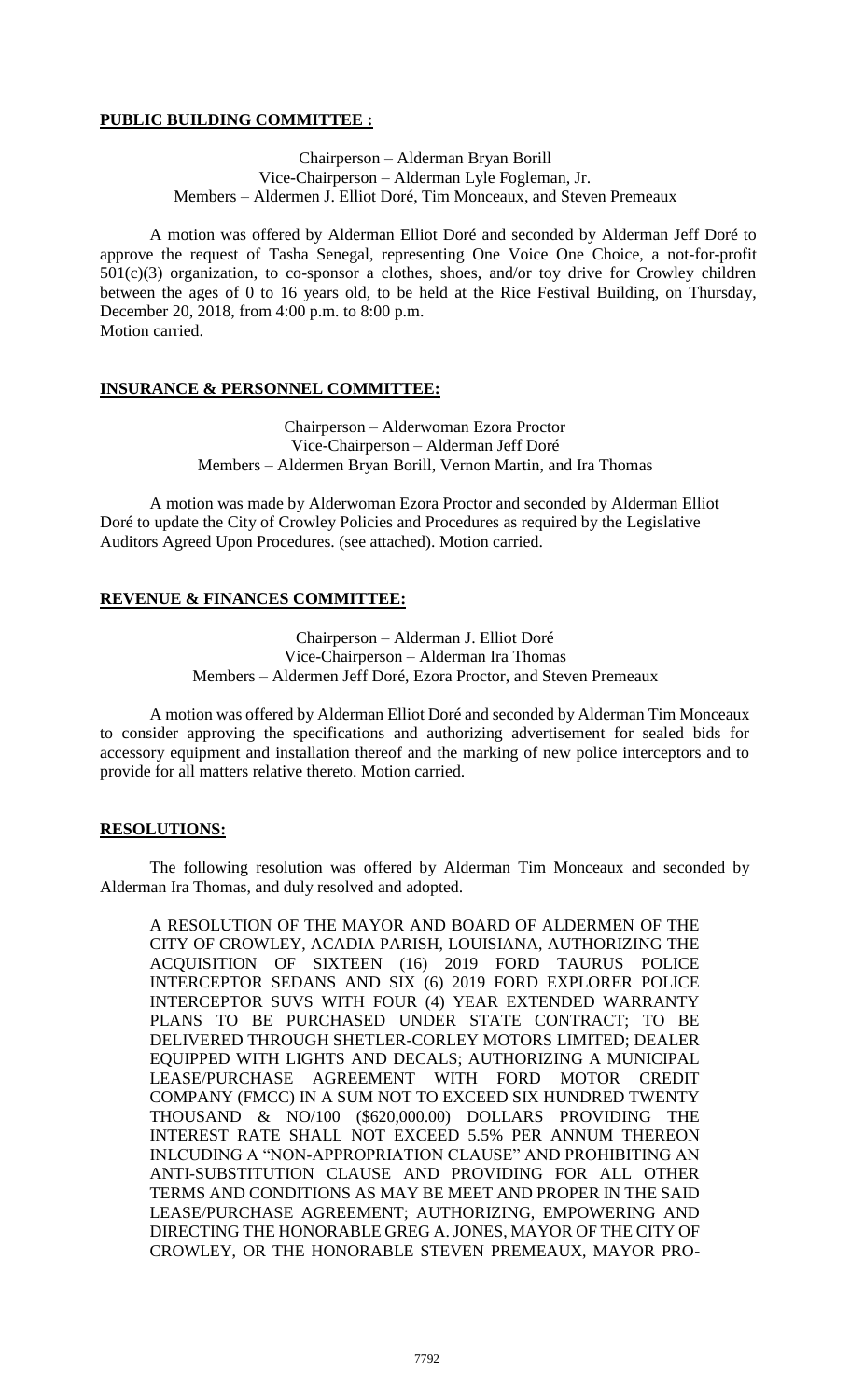# TEMP, TO EXECUTE AND DELIVER THE SAID LEASE/PURCHASE AGREEMENT TOGETHER WITH ANY AND ALL DOCUMENTS AS MAY BE MEET AND PROPER IN CONNECTION WITH SAID TRANSACTION; AND TO PROVIDE FOR ALL MATTERS RELATIVE THERETO.

WHEREAS, the Honorable Jimmy Broussard, Chief of Police, has advised that the experience with the lease of new police interceptor units has successfully reduced the cost of repair and maintenance of older vehicles but he accumulative number of miles on the newest units is substantial and repair costs will be increasing since the extended warranties on the vehicles have expired; and

WHEREAS, the Honorable Jimmy Broussard has recommended that a fleet of sixteen (16) 2019 Ford Taurus interceptor sedans and six (6) 2019 Ford Explorer police interceptor SUV's are necessary to continue the reduced operating cost of the new vehicles which would pay of the cost of leasing the new units; and

WHEREAS, police interceptor units may be purchased through the Division of Administration, State of Louisiana, under State Contract prices and are available for purchase through a local dealership and the purchase through the Division of Administration State Contract does not require public bid; and

WHEREAS, the mayor and board of Aldermen have determined that it is in the best interest of the City of Crowley to purchase a replacement fleet through a Lease/Purchase Agreement of sixteen (16) 2019 Ford Taurus police interceptor sedans and six (6) 2019 Ford Explorer police interceptor SUV's through the Division of Administration, State of Louisiana, under State Contract prices and may be purchased through the local dealership, Shetler-Corley Motors Limited, including twenty-two (22) four-year extended warranty plans; and

WHEREAS, Ford Motor Credit Company (FMCC) has offered a Municipal Lease/Purchase Agreement which includes a "non-appropriation clause" and does not include an "anti-substitution clause", and the Mayor and Board of Aldermen find the terms and conditions of the Municipal Lease/Purchase Agreement offered by Ford Motor Credit Company to be acceptable and in the best interest of the City of Crowley;

NOW THEREFORE BE IT RESOLVED by the Board of Aldermen of the City of Crowley, Acadia Parish, Louisiana, in regular session duly convened, with a quorum present and acting throughout, that they do hereby authorize, empower and direct the Honorable Greg A. Jones, Mayor of the City of Crowley, or the Honorable Steven Premeaux, Mayor Pro-Temp of the City of Crowley, to purchase and acquire sixteen (16) 2019 Ford Taurus police interceptor sedans and six (6) 2019 Ford Explorer police interceptor SUV's through the Division of Administration at state contract prices with local dealer (Shetler-Corley Motors Limited) participation, including twenty-two (22) four-year extended warranty plans for a sum not to exceed Six Hundred Twenty Thousand and No/100 (\$620,000.00) Dollars including any additional amount for local delivery and preparation and to execute any and all necessary documents and certificates as may be meet and proper in connection therewith; and

BE IT FURTHER RESOLVED that they do hereby authorize, empower and direct the Honorable Greg A. Jones, Mayor, or the Honorable Steven Premeaux, Mayor Pro-Temp, to enter into and execute a Municipal Lease/Purchase Agreement with Ford Motor Credit Company (FMCC) for a term of four (4) years from the date of commencement upon the delivery and acceptance of sixteen (16) 2019 Ford Taurus police interceptor sedans and six (6) 2019 Ford Explorer police interceptor SUV's with twenty-two (22) four-year extended (48 month/100,000 miles) warranty plans for a total amount financed not to exceed of Six Hundred Twenty Thousand and No/100 (\$620,000.00) Dollars with an annual interest rate (APR), not to exceed 5.5% per annum and containing other suitable terms and conditions, including a non-appropriation clause and not including an anti-substitution clause, providing for annual appropriations for annual lease payments to be paid in advance not to exceed the amount of One Hundred Seventy-Five Thousand and No/100 (\$175,000.00) Dollars including principal and interest; and

BE IT FURTHER RESOLVED that the Municipal Lease/Purchase Agreement shall not be a financing transaction but shall be subject to annual appropriation for lease payment and shall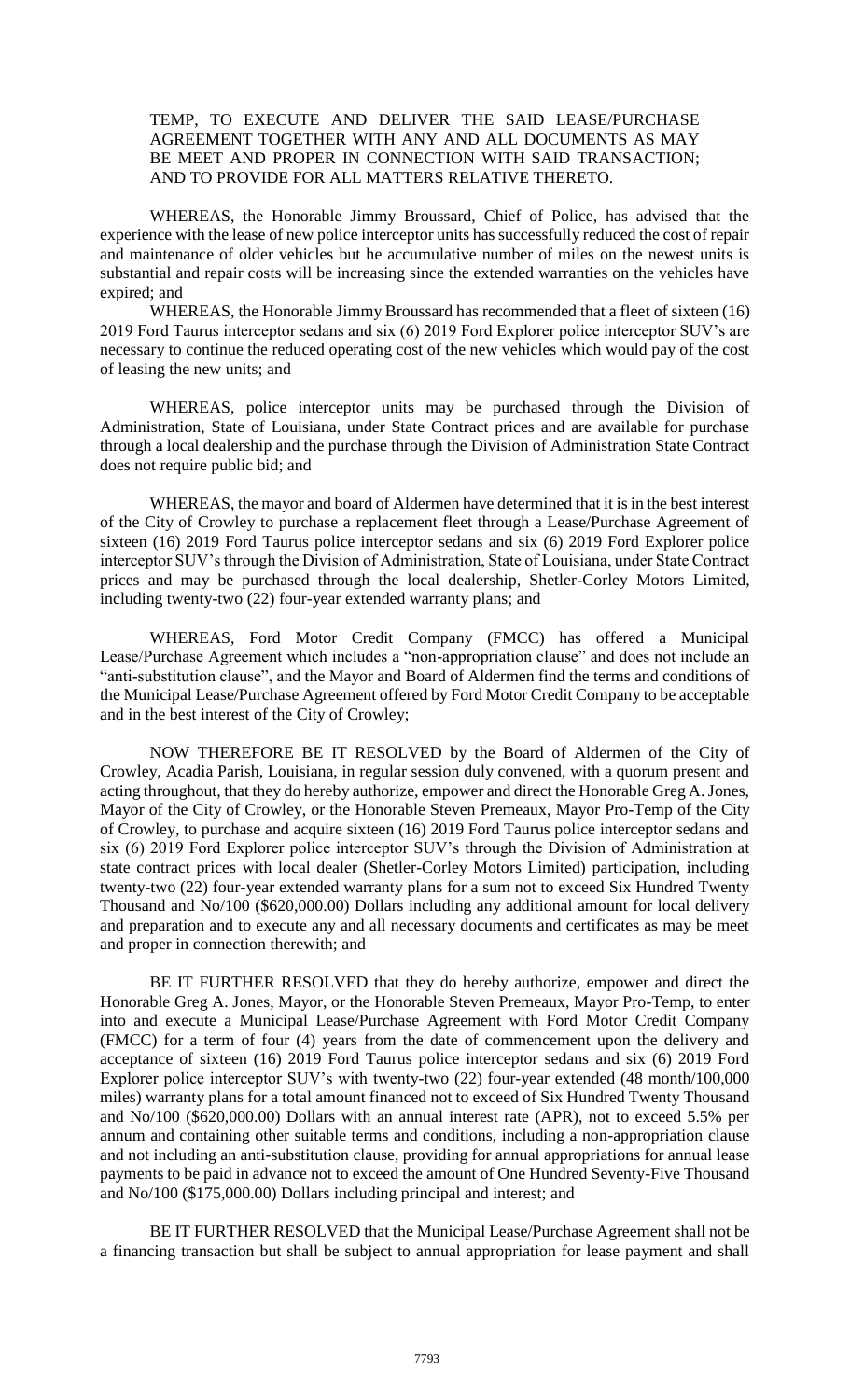contain a non-appropriation clause and shall not contain an anti-substitution clause or any penalty clause whatsoever for early termination by the City for any reason whatsoever; and

BE IT FURTHER RESOLVED that they do hereby authorize, empower and direct the Honorable Greg A. Jones, Mayor, or the Honorable Steven Premeaux, Mayor Pro-Temp, to authorize and direct the certificates of title be placed in the name of the Lessee, City of Crowley, and arrange for the acquisition, delivery and execution of certificate(s) of acceptance upon satisfactory delivery of the equipment, provide satisfactory proof of insurance coverage covering loss and damage to the equipment and liability coverage for operation of the equipment, to execute any and all necessary documents and provide certifications as may be meet and proper under the circumstances to comply with all terms and conditions of the said Lease/Purchase Agreement upon satisfactory delivery of the equipment; and

BE IT FURTHER RESOLVED that they do hereby authorize and direct Thomas K. Regan, City Attorney, to submit said transaction to the Louisiana State Bond Commission for approval and request expedited review and approval of said lease and to provide any and all financial information, documentation and certifications as may be meet and proper to comply with the rules of the Louisiana State Bond Commission.

THUS DONE AND ADOPTED in special session convened on the  $13<sup>th</sup>$  day of November, 2018, in Crowley, Acadia Parish, Louisiana, pursuant to notice thereof duly published and called in accordance with law, at which a quorum was present and acting throughout, by roll call vote as follows:

| YAYS:   | ELLIOT DORÉ, JEFF DORÉ, TIM MONCEAUX, EZORA PROCTOR,<br>AND IRA THOMAS |
|---------|------------------------------------------------------------------------|
| NAYS: ' | <b>NONE</b>                                                            |
|         | ABSENT: BRYAN BORILL, LYLE FOGLEMAN AND VERNON MARTIN                  |
|         | STEVEN PREMEAUX, Mayor Pro-Temp                                        |

ATTTEST:

\_\_\_\_\_\_\_\_\_\_\_\_\_\_\_\_\_\_\_\_\_\_\_\_\_\_\_\_\_\_\_\_\_\_ ERIN S. CRADEUR, City Clerk

The following resolution was offered by Alderwoman Ezora Proctor and seconded by Alderwoman Elliot Doré, and duly resolved and adopted.

A RESOLUTION OF THE MAYOR AND BOARD OF ALDERMEN OF THE CITY OF CROWLEY, ACADIA PARISH, LOUISIANA, ACCEPTING THE STATE EXAMINER'S TEST RESULTS FOR DISTRICT CHIEF AND CAPTAIN CERTIFIED TO THE CITY OF CROWLEY AFTER SUCCESSFUL COMPLETION OF ON THE JOB TRAINING IN RANK AND ATTENDING PROGRAMS AND TRAINING CLASSES REGARDING ADMINISTRATIVE DUTIES TO CERTIFY THE CAPABILITIES OF RANKING OFFICERS AS BEING COMPLIANT WITH OFFICER 1 STANDARDS AND CERTIFYING THAT THOSE PERSONNEL MEET OFFICER 1 STANDARDS FOR THE CITY OF CROWLEY ONLY; AND TO PROVIDE FOR ALL MATTERS RELATIVE THERETO.

WHEREAS, the City of Crowley has been notified of additional requirements of certification of supervisory officers' administrative capability to perform tasks related to administration and supervision of fire personnel; and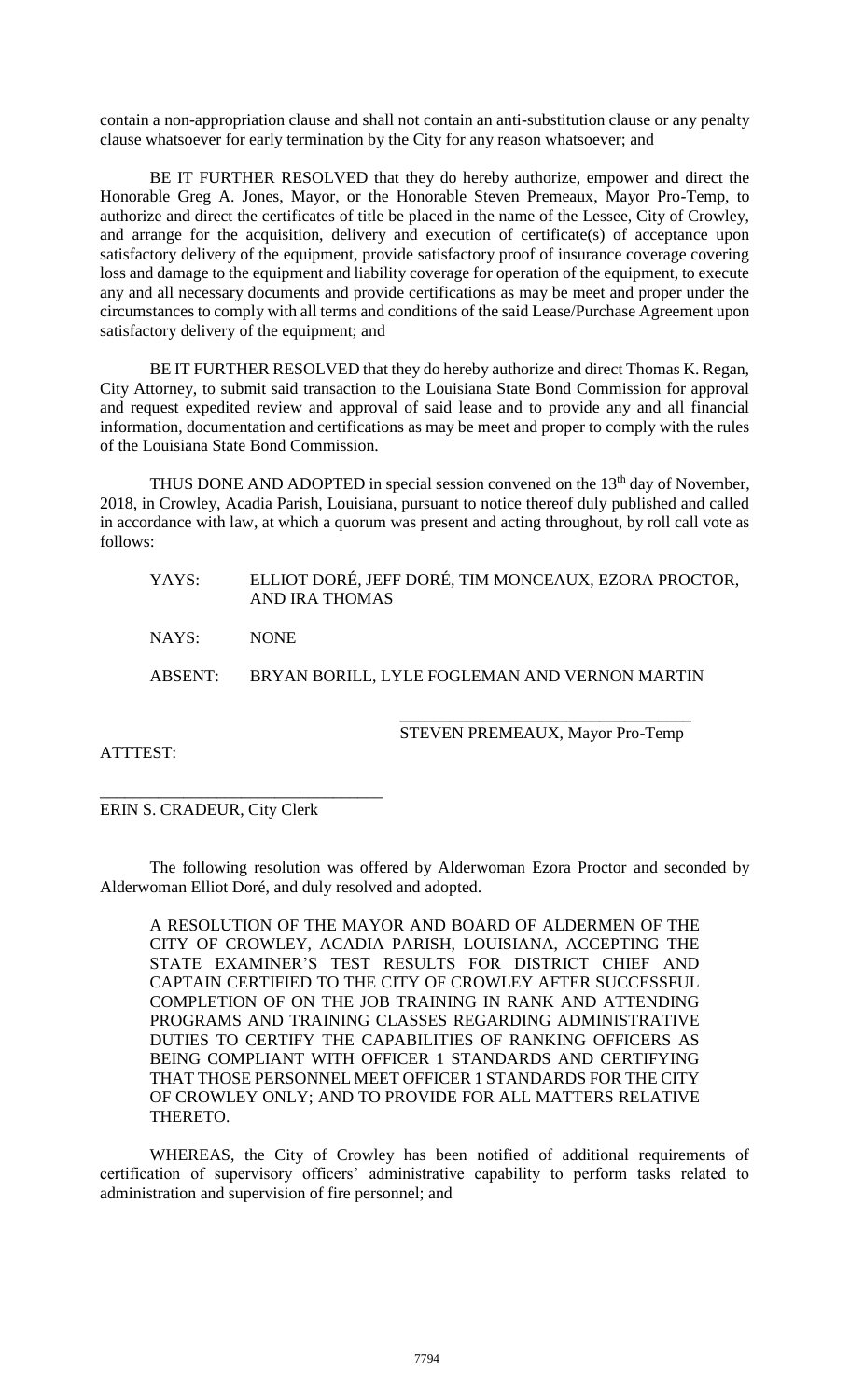WHEREAS, all supervisory officers with the rank of Fire Chief, District Chief and Captain must be certified as meeting Officer 1 standards for the performance of administrative functions and management of personnel; and

WHEREAS, the City of Crowley Fire Department utilizes on the job training, in-house education and requires attending continuing education classes and seminars of fire personnel of the rank of Fire Chief, District Chief and Captain which includes training and education of administrative responsibilities, functions and duties of a supervisory officer as well as management of and interaction with personnel; and

WHEREAS, the Mayor and Board of Alderman of the City of Crowley believes it is in the best interest of the City of Crowley accept the certification and test results by the State Examiner of the Fire Chief, District Chiefs and Captains as well as completion of on the job training in rank, in-house education and continuing education classes and seminars for the purpose of certifying supervisory fire personnel as meeting the Officer 1 standards for the City of Crowley only; and

WHEREAS, the Mayor and Board of Aldermen believe it is in the best interest of the City of Crowley that all supervisory officers meeting such requirements be certified as Fire Officer 1 for the City of Crowley only;

NOW THEREFORE BE IT RESOLVED by the Mayor and Board of Aldermen of the City of Crowley, Acadia Parish, Louisiana, in regular session duly convened that the City of Crowley shall accept the certification of test results for Fire Chief, District Chief and Captain by the State Examiner and shall consider the successful completion of on the job training in rank and attending programs, classes and seminars regarding administrative duties for ranking officers in compliance with Fire Officer 1 standards; and

BE IT FURTHER RESOLVED that the City of Crowley does hereby certify that all personnel confirmed in rank of Fire Chief, District Chief and Captain and have completed their probationary period for time in service and on the job training be and they are hereby certified as Fire Officer 1 for the City of Crowley Fire Department only.

THUS DONE AND ADOPTED in regular session convened on the 13<sup>th</sup> day of November, 2018, in Crowley, Acadia Parish, Louisiana, at which a quorum was present and acting throughout.

#### \_\_\_\_\_\_\_\_\_\_\_\_\_\_\_\_\_\_\_\_\_\_\_\_\_\_\_\_\_\_\_\_\_\_\_\_ STEVEN PREMEAUX, MAYOR PRO TEM

ATTEST:

# ERIN S. CRADEUR, City Clerk

\_\_\_\_\_\_\_\_\_\_\_\_\_\_\_\_\_\_\_\_\_\_\_\_\_\_\_\_\_\_\_\_\_\_

The following resolution was offered by Alderman Elliot Doré and seconded by Alderwoman Ezora Proctor, and duly resolved and adopted.

A RESOLUTION OF THE MAYOR AND BOARD OF ALDERMEN OF THE CITY OF CROWLEY, ACADIA PARISH, LOUISIANA, AUTHORIZING THE APPROPRIATION AND TRANSFER FROM THE GENERAL FUND BALANCE THE AMOUNT OF ONE HUNDRED SEVENTY-FIVE THOUSAND & NO/100 (\$175,000.00) DOLLARS TO THE FISCAL YEAR 2019 ANNUAL BUDGET TO THE PUBLIC SAFETY, POLICE DEPARTMENT, CAPITAL OUTLAY EXPENDITURES FOR THE PURPOSE OF ESTIMATED AMOUNT OF THE ANNUAL LEASE PAYMENT FOR NEW POLICE INTERCEPTORS; AUTHORIZING THE CITY CLERK TO INCLUDE THE SAID AMOUNT IN THE CUMMULATIVE INTERIM APPROPRIATIONS (NOT TO EXCEED FIVE (5%) PERCENT OF ANNUAL REVENUE) AND TO INCLUDE THE AMOUNT IN THE NEXT CUMMULATIVE REQUEST TO AMEND THE 2019 ANNUAL BUDGET ORDINANCE; AND TO PROVIDE FOR ALL MATTERS RELATIVE THERETO.